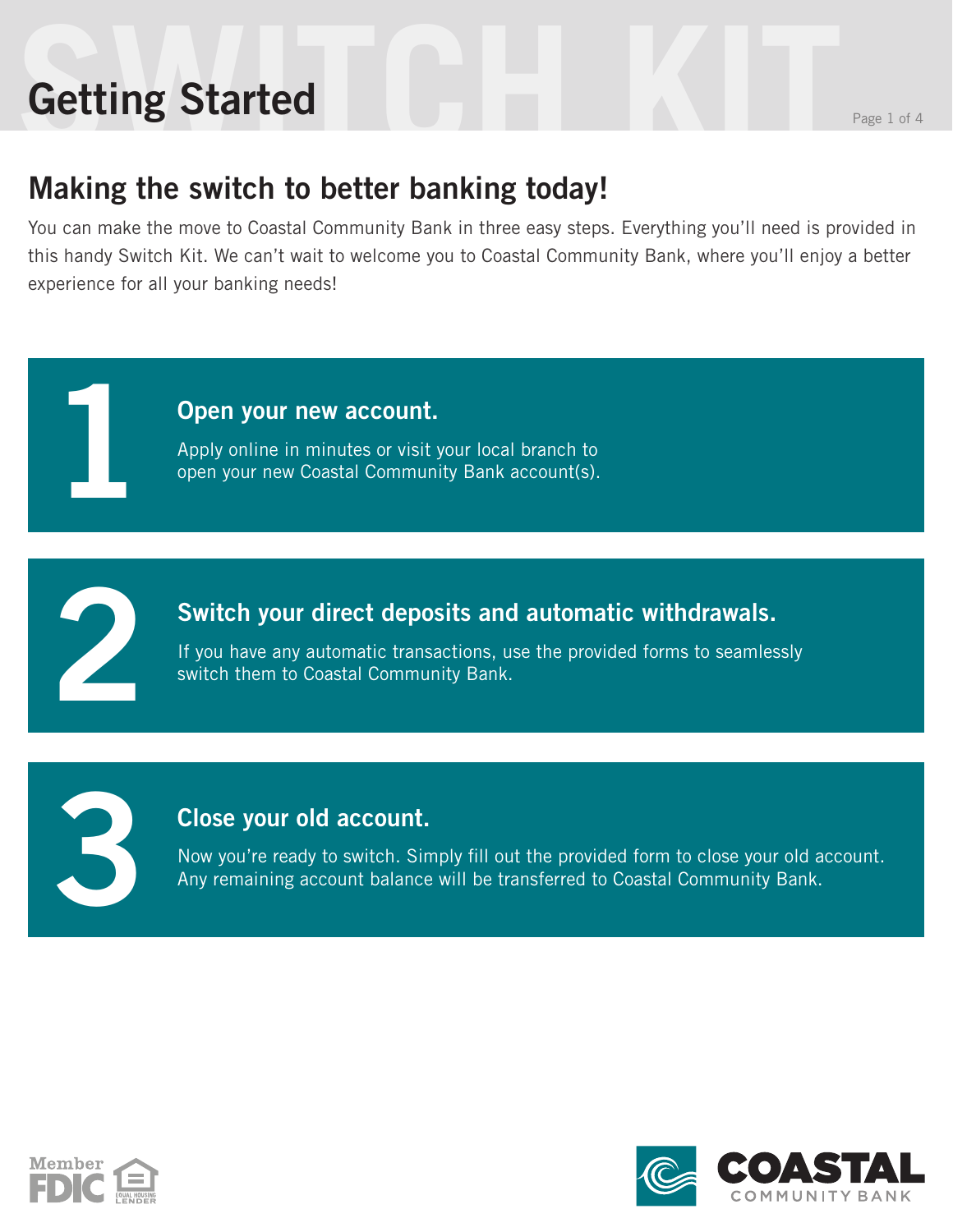### **Direct Deposit Authorization Page 2 of 4**

You can use your keyboard to fill out this form online, or you can print the form and complete it by hand.

**Use this form to authorize your employer, retirement and pension funds, or any other agency to deposit your payment directly into your Coastal Community Bank account. Use one form for each direct deposit.** 

| <b>Notification of Direct Deposit Authorization Change</b> |                                                                                             |           | <b>Direct Deposit Checklist:</b>                                                                  |
|------------------------------------------------------------|---------------------------------------------------------------------------------------------|-----------|---------------------------------------------------------------------------------------------------|
| <b>Company or Employer:</b>                                |                                                                                             |           | Use this list to remember all<br>your direct deposits you need<br>to transfer. These are the most |
| Address:                                                   |                                                                                             |           | common direct deposits.                                                                           |
| City, State, Zip:                                          |                                                                                             |           | Payroll                                                                                           |
| <b>Phone Number:</b>                                       |                                                                                             |           | Investments                                                                                       |
| <b>Employee ID:</b>                                        |                                                                                             |           | <b>Retirement Plans</b>                                                                           |
| (if applicable)                                            |                                                                                             |           | Social Security                                                                                   |
|                                                            | Effective immediately, please deposit the net amount of my check to my Coastal              |           |                                                                                                   |
|                                                            | Community Bank account. I authorize (name of depositor)                                     |           |                                                                                                   |
|                                                            | to automatically deposit funds into the account below. This authorization shall remain in   |           |                                                                                                   |
|                                                            | place until I have submitted a new authorization, or until this authorization is changed or |           |                                                                                                   |
| revoked by me in writing.                                  |                                                                                             |           |                                                                                                   |
| Place an X next to your desired option.                    |                                                                                             |           |                                                                                                   |
|                                                            | Net amount to Coastal Community Bank CHECKING                                               |           |                                                                                                   |
| Account #                                                  | Routing #                                                                                   | 125108405 |                                                                                                   |
|                                                            | <b>Net amount to Coastal Community Bank SAVINGS</b>                                         |           |                                                                                                   |
| Account #                                                  | Routing #                                                                                   | 125108405 |                                                                                                   |
|                                                            |                                                                                             |           |                                                                                                   |
| Signature:                                                 |                                                                                             | Date:     |                                                                                                   |
| Name:                                                      |                                                                                             |           |                                                                                                   |
| <b>Address:</b>                                            |                                                                                             |           |                                                                                                   |
| City, State, Zip:                                          |                                                                                             |           |                                                                                                   |
| <b>Phone Number:</b>                                       |                                                                                             |           |                                                                                                   |



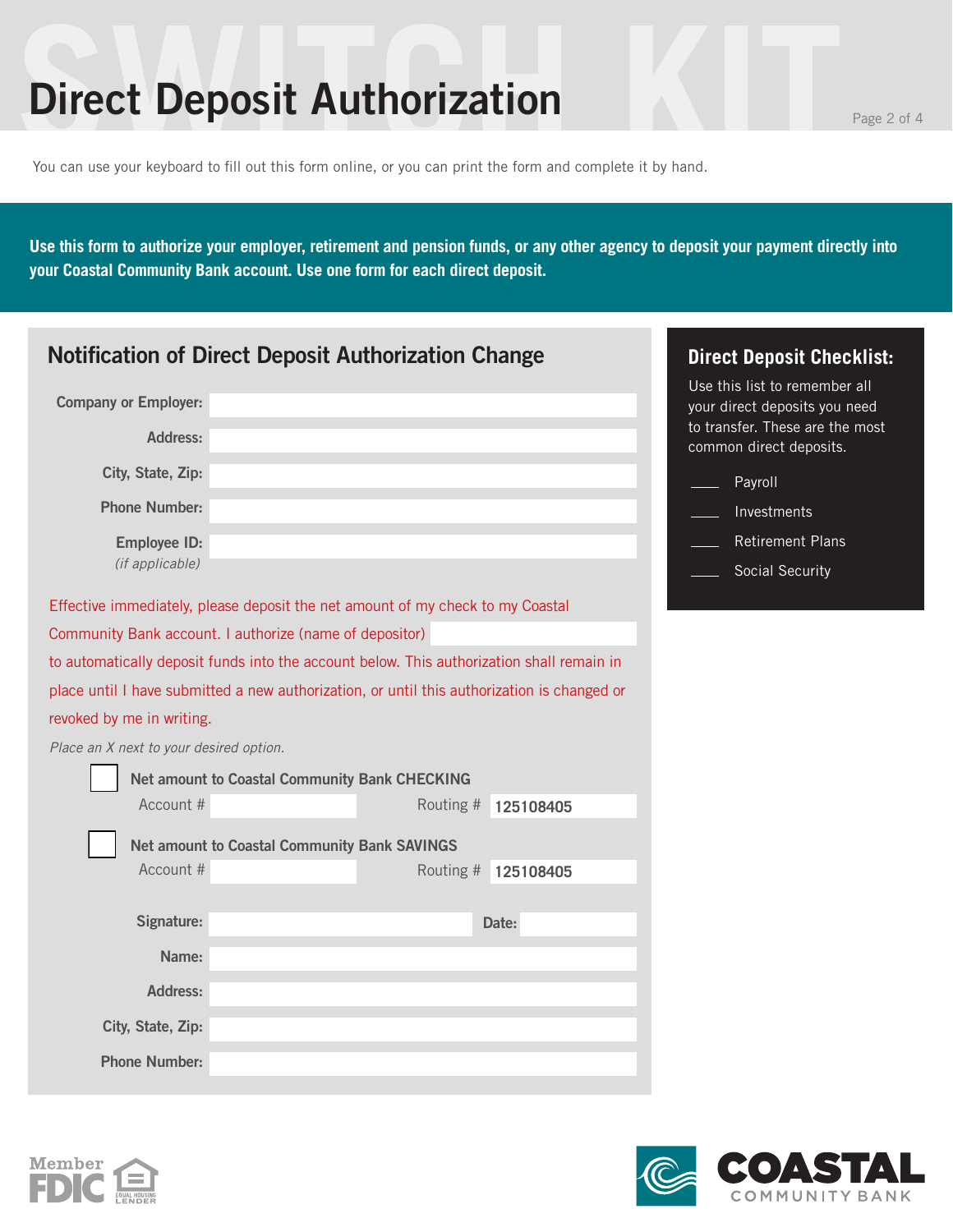### Automatic Withdrawal Authorization Page 3 of 4

You can use your keyboard to fill out this form online, or you can print the form and complete it by hand.

**Use this form to authorize a change to any automatic payment, deductions, or withdrawals from your account. Use one form for each automatic withdrawal. Or, many companies and agencies make it easy to change your account on record online on their website.** 

| <b>Notification of Withdrawal Authorization Change</b> |                                                                                                                                                                                                      |           | <b>Automatic Withdrawal</b>                                          |
|--------------------------------------------------------|------------------------------------------------------------------------------------------------------------------------------------------------------------------------------------------------------|-----------|----------------------------------------------------------------------|
| Name of Company:                                       |                                                                                                                                                                                                      |           | <b>Checklist:</b>                                                    |
| <b>Account Number:</b>                                 |                                                                                                                                                                                                      |           | Use this list to remember all your<br>automatic payments you need to |
|                                                        |                                                                                                                                                                                                      |           | transfer. These are some of the                                      |
| <b>Payment Amount:</b>                                 |                                                                                                                                                                                                      |           | most commonly used automatic                                         |
| Address:                                               |                                                                                                                                                                                                      |           | payments.                                                            |
| City, State, Zip:                                      |                                                                                                                                                                                                      |           | Home Mortgage                                                        |
| <b>Phone Number:</b>                                   |                                                                                                                                                                                                      |           | Auto Loans                                                           |
|                                                        |                                                                                                                                                                                                      |           | <b>Utilities</b>                                                     |
|                                                        | Please <b>change</b> my automatic withdrawal from the following account:                                                                                                                             |           | Insurance                                                            |
| <b>Financial Institution:</b>                          |                                                                                                                                                                                                      |           | Cable/Internet                                                       |
| Account #                                              | Bank Routing #                                                                                                                                                                                       |           | Gym/Club Memberships                                                 |
|                                                        |                                                                                                                                                                                                      |           | <b>Credit Cards</b>                                                  |
|                                                        | Please make all <b>future</b> automatic withdrawals from the following account:                                                                                                                      |           | Investments                                                          |
| <b>Financial Institution:</b>                          | <b>Coastal Community Bank</b>                                                                                                                                                                        |           | Subscriptions                                                        |
| Account #                                              | Bank Routing #                                                                                                                                                                                       | 125108405 | <b>Charity Donations</b>                                             |
| Thank you very much.                                   |                                                                                                                                                                                                      |           |                                                                      |
|                                                        | This authorization will remain in effect until I have submitted to you a new authorization, or until<br>you have been notified by me in writing that this authorization has been changed or revoked. |           |                                                                      |
| Signature:                                             |                                                                                                                                                                                                      | Date:     |                                                                      |
| Name:                                                  |                                                                                                                                                                                                      |           |                                                                      |
| <b>Address:</b>                                        |                                                                                                                                                                                                      |           |                                                                      |
| City, State, Zip:                                      |                                                                                                                                                                                                      |           |                                                                      |

Phone Number: